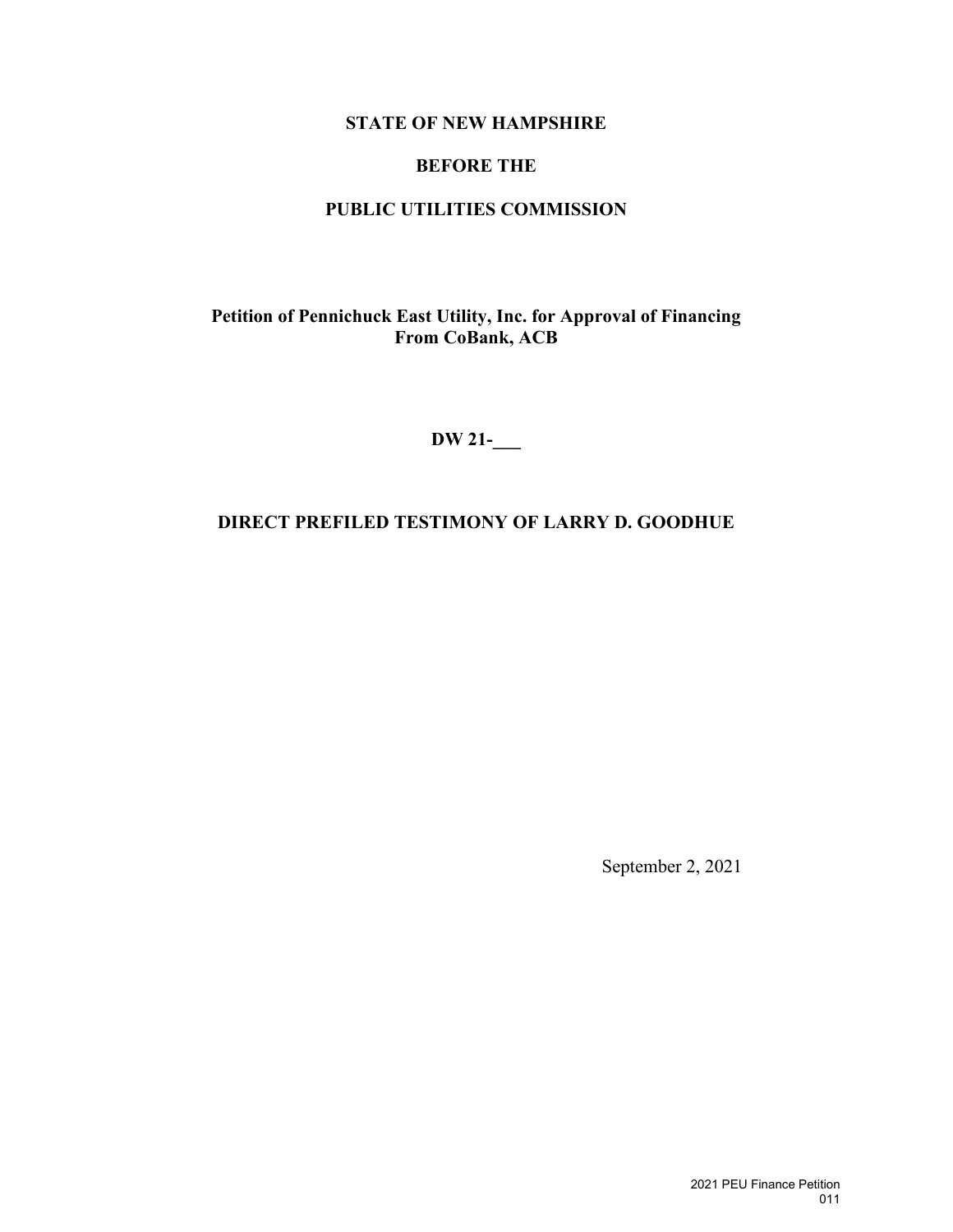| 1              | Q. | What is your name and what is your position with Pennichuck East Utility, Inc.?            |
|----------------|----|--------------------------------------------------------------------------------------------|
| $\overline{2}$ | A. | My name is Larry D. Goodhue. I am the Chief Executive Officer and Chief Financial          |
| 3              |    | Officer of Pennichuck East Utility, Inc. (the "Company" or "PEU"). I have been             |
| 4              |    | employed with the Company since December 2006. I also serve as Chief Executive             |
| 5              |    | Officer and Chief Financial Officer of the Company's parent, Pennichuck Corporation        |
| 6              |    | ("Pennichuck"). I am a licensed Certified Public Accountant in New Hampshire; my           |
| 7              |    | license is currently in an inactive status.                                                |
| 8              | Q. | Please describe your educational background.                                               |
| 9              | A. | I have a Bachelor's in Science degree in Business Administration with a major in           |
| 10             |    | Accounting from Merrimack College in North Andover, Massachusetts.                         |
| 11             | Q. | Please describe your professional background.                                              |
| 12             | A. | Prior to joining the Company, I was the Vice President of Finance and Administration       |
| 13             |    | and previously the Controller with METRObility Optical Systems, Inc. from September        |
| 14             |    | 2000 to June 2006. In my more recent role with METRObility, I was responsible for all      |
| 15             |    | financial, accounting, treasury and administration functions for a manufacturer of optical |
| 16             |    | networking hardware and software. Prior to joining METRObility, I held various senior      |
| 17             |    | management and accounting positions in several companies.                                  |
| 18             | Q. | What are your responsibilities as Chief Executive Officer and Chief Financial              |
| 19             |    | Officer of the Company, and Chief Executive Officer and Chief Financial Officer of         |
| 20             |    | Pennichuck?                                                                                |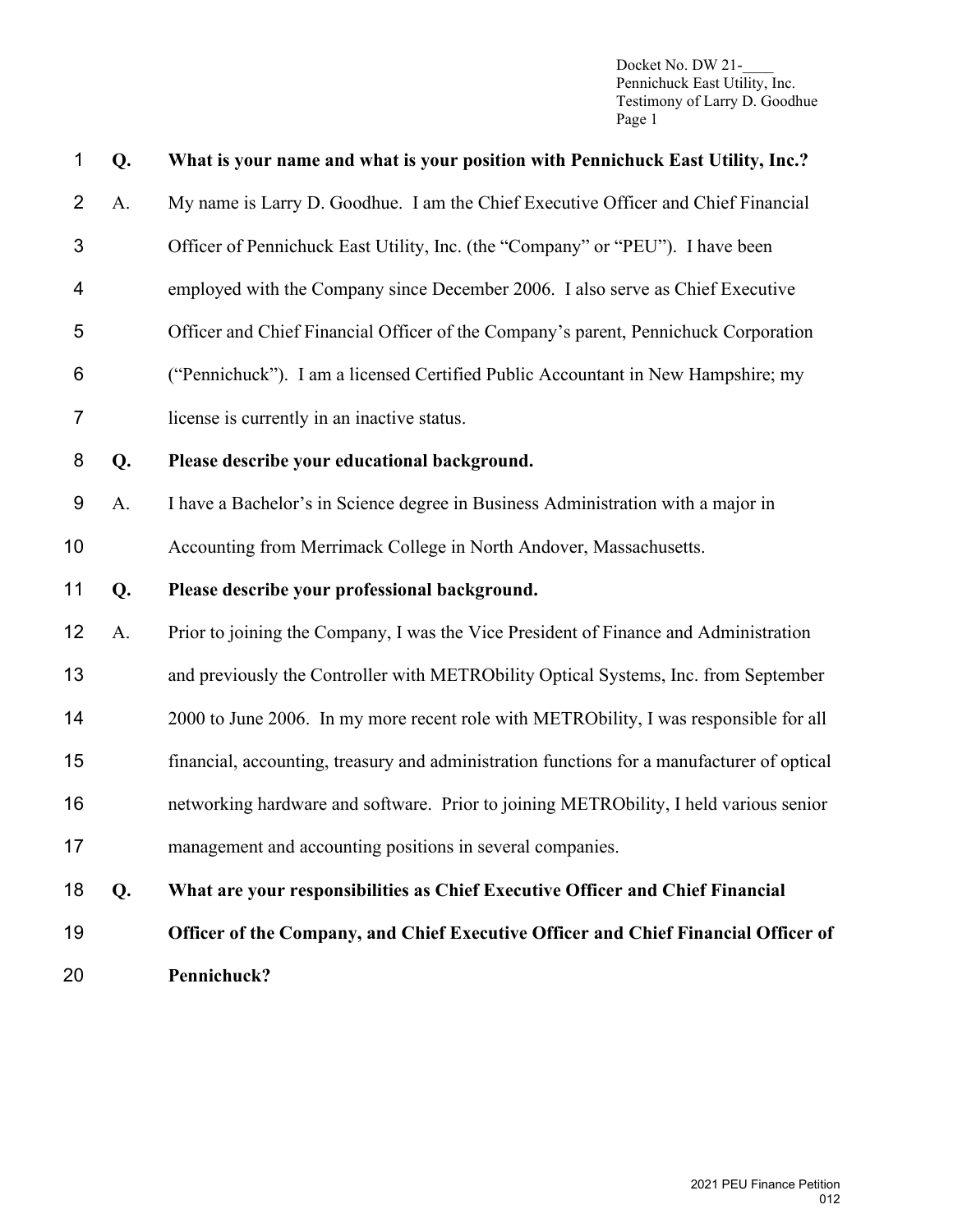|    | Including my primary responsibilities as Chief Executive Officer, with ultimate           |
|----|-------------------------------------------------------------------------------------------|
|    | responsibility for all aspects of the Company, I am responsible for the overall financial |
|    | management of the Company including financing, accounting, compliance and                 |
|    | budgeting. My responsibilities include issuance and repayment of debt, as well as         |
|    | quarterly and annual financial and regulatory reporting and compliance. I work with the   |
|    | Chief Operating Officer (COO) of the Company to determine the lowest cost alternatives    |
|    | available to fund the capital requirements of the Company, which result from the          |
|    | Company's annual capital expenditures and its current debt maturities. Additionally, I    |
|    | work with the COO to determine optimum opportunities to fund and support the              |
|    | Company's rate structure elements, including its Rate Stabilization Funds (RSFs), in      |
|    | bringing about the most advantageous overall structure for current and future customers   |
|    | rates.                                                                                    |
| Q. | Have you previously testified before this or any other regulatory commission or           |
|    | governmental authority?                                                                   |
| A. | Yes. I have submitted written testimony in the following dockets before the New           |
|    |                                                                                           |
|    | Hampshire Public Utilities Commission (the "Commission"):                                 |
|    | Financings for Pennichuck East Utility, Inc. - DW 12-349, DW 13-017, DW 13-125, DW        |
|    | 14-020, DW 14-191, DW 14-282, DW 14-321, DW 15-044, 16-234, DW 17-055, DW 17-             |
|    | 157, DW 18-101, DW 18-132, DW 19-069, DW 19-112, DW 20-081 and DW 21-102;                 |
|    | Financings for Pennichuck Water Works, Inc. - DW 14-021, DW 14-130, DW 15-046,            |
|    | DW 15-196, and DW 16-236, DW 17-183, DW 18-133, DW 19-026, DW 20-055, DW 20-              |
|    | A.                                                                                        |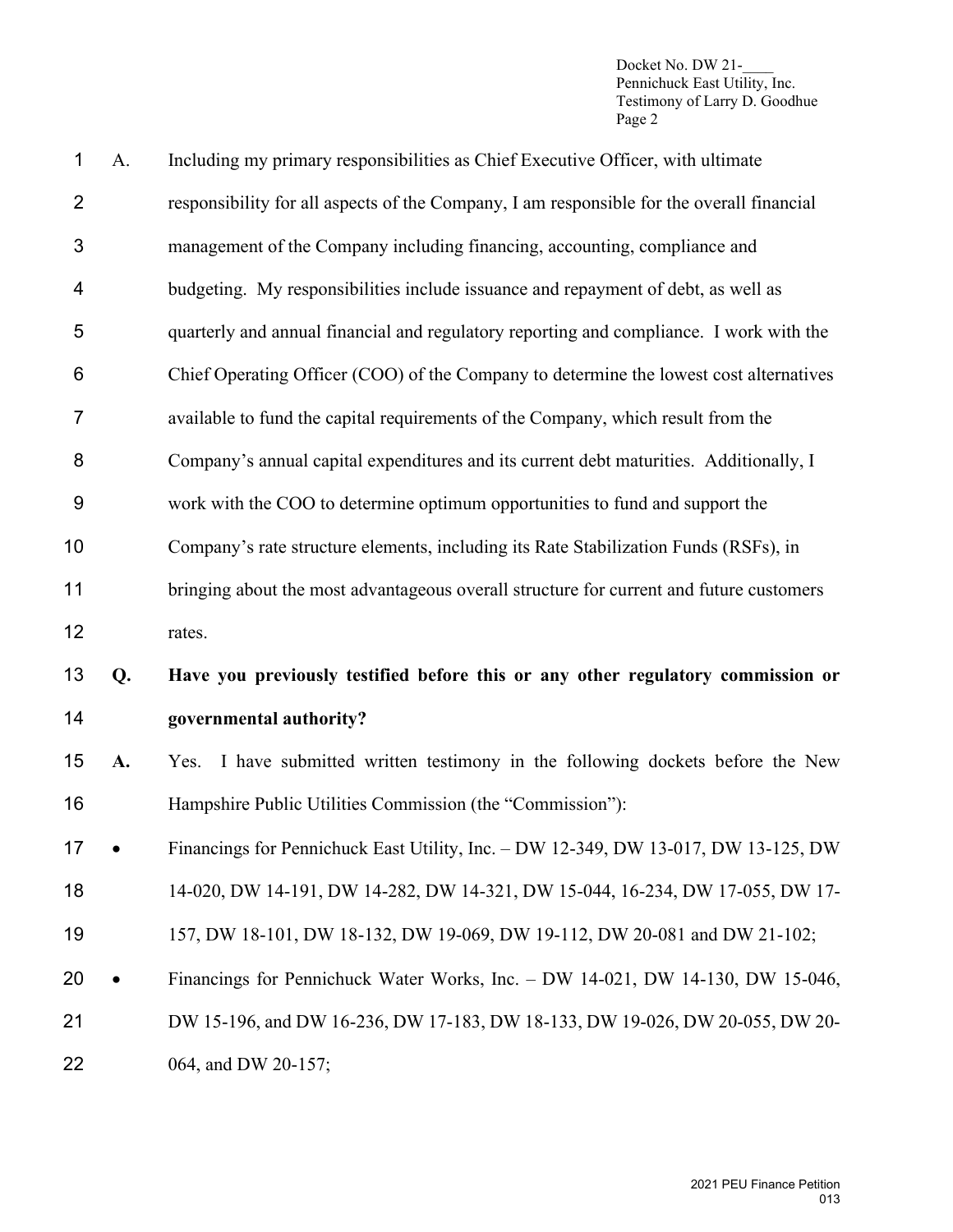- 1 Financings for Pittsfield Aqueduct Company, Inc. DW 15-045, and DW 16-235, and DW 18-033;
- Permanent and Temporary Rate Increase Proceedings for: Pennichuck Water Works, Inc. DW 13-130; DW 16-806 and 19-084; Pennichuck East Utility, Inc. – DW 13-126, DW 17- 128 and DW 20-156; and Pittsfield Aqueduct Company, Inc. – DW 13-128 and DW 20-

153.

# **Q. What financings are proposed by the Company in its petition in this proceeding (the "Proposed Financing").**

A. The Company is proposing one new debt financing: a term loan for \$2,546,632 from

CoBank, ACB ("CoBank") to fund the "one time" refill and replenishment of the

Company's Rate Stabilization Fund (RSF) funds to their imprest levels, specifically the

Material Operating Expense Revenue Requirement (MOERR RSF), in conjunction with

the new permanent rates and modified rate structure seeking approval for the Company

- 14 in Docket No. DW 20-156, currently open and in pendency with the Commission. This
- request is directly tied to that open Docket, which if approved, is intended to insure that
- 16 this is a "one time" replenishment of the MOERR RSF with a debt issuance such as this,
- as that open docket includes the establishment of a Material Operating Expense Factor
- (MOEF) as a part of the Company's requested modified rate structure, with that element
- being requested to provide the necessary operating revenues between rate cases to
- provide for reinforcement of the RSF funds at their near imprest levels, leading up to the

next filed full rate case for permanent rate relief.

 **Q. Did you supervise the preparation of the Company's petition for authority to issue long term debt?**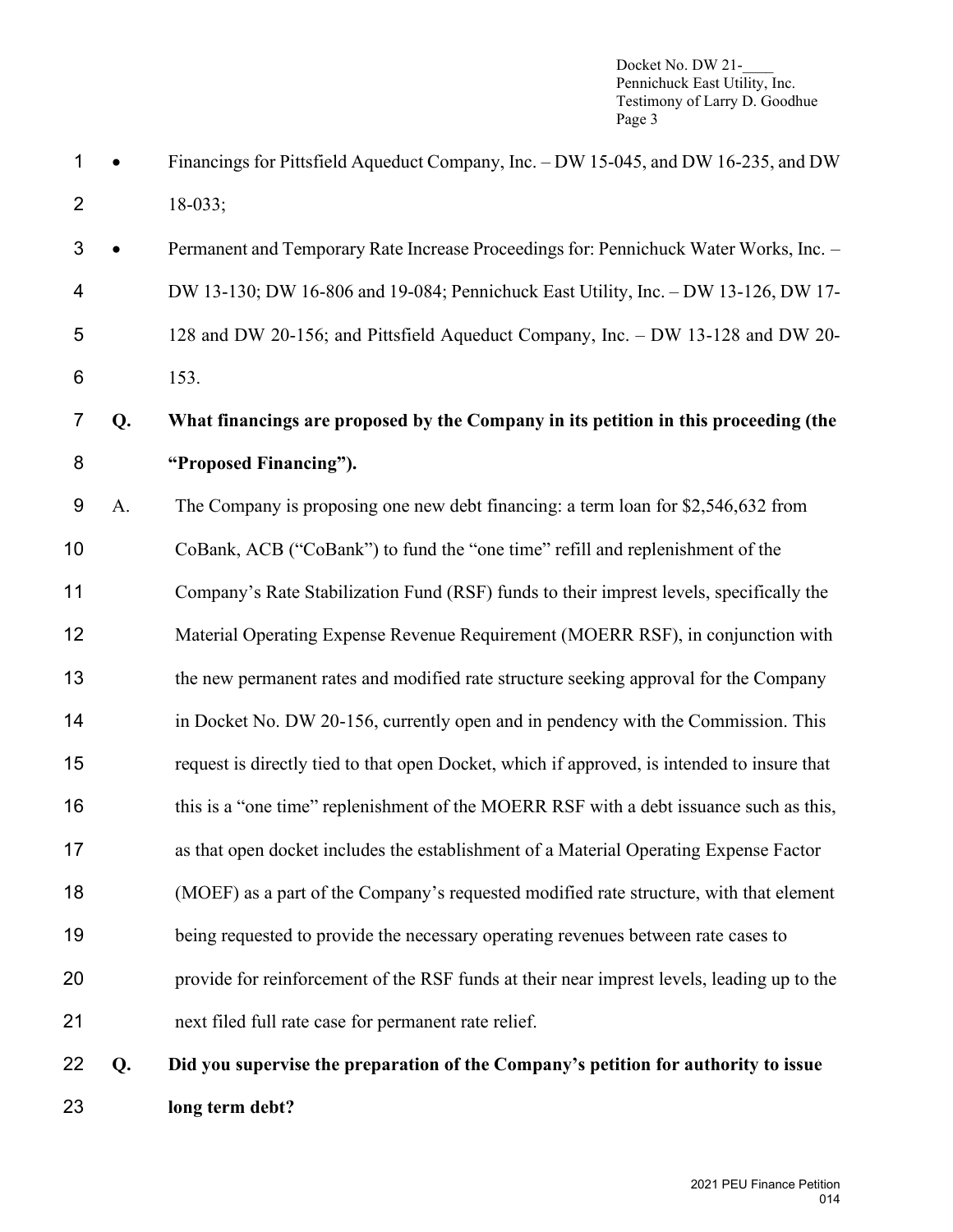- A. Yes.
- **Q. Does the Company have on file with the Commission a certification statement in its Annual Report with respect to its book, papers and records?** A. Yes. **Q. Mr. Goodhue, before explaining the details of the proposed financings, would you like to provide some history regarding the ownership of PEU and how that history supports this request for financing approval? A.** Yes. Currently, PEU is a wholly owned subsidiary of Pennichuck, which is, in turn, wholly owned by the City of Nashua, New Hampshire (City). The City acquired its ownership of Pennichuck on January 25, 2012, pursuant to this Commission's Order No. 25,292 (November 23, 2011) (Approving Acquisition and Settlement Agreement). Prior
- to this acquisition by the City, Pennichuck's shares were traded on a public stock
- exchange (the NASDAQ exchange). This change in the ultimate ownership of PEU's
- 14 parent, Pennichuck, from a publicly traded shareholder ownership to ownership by the
- City has had important consequences for the operation of PEU.
- 

 One of the consequences is that PEU, after the City's acquisition of Pennichuck, no longer has access to private equity markets, thru its parent company, as a method of financing its capital needs. As contemplated by deliberations during the Commission's proceeding to approve the City's acquisition of Pennichuck in DW 11-026, after the acquisition, PEU was expected to finance its on-going capital needs entirely through the issuance of debt. One result of this anticipated debt financing is that the weighted average cost of PEU's capital is significantly lower than it was prior to the City's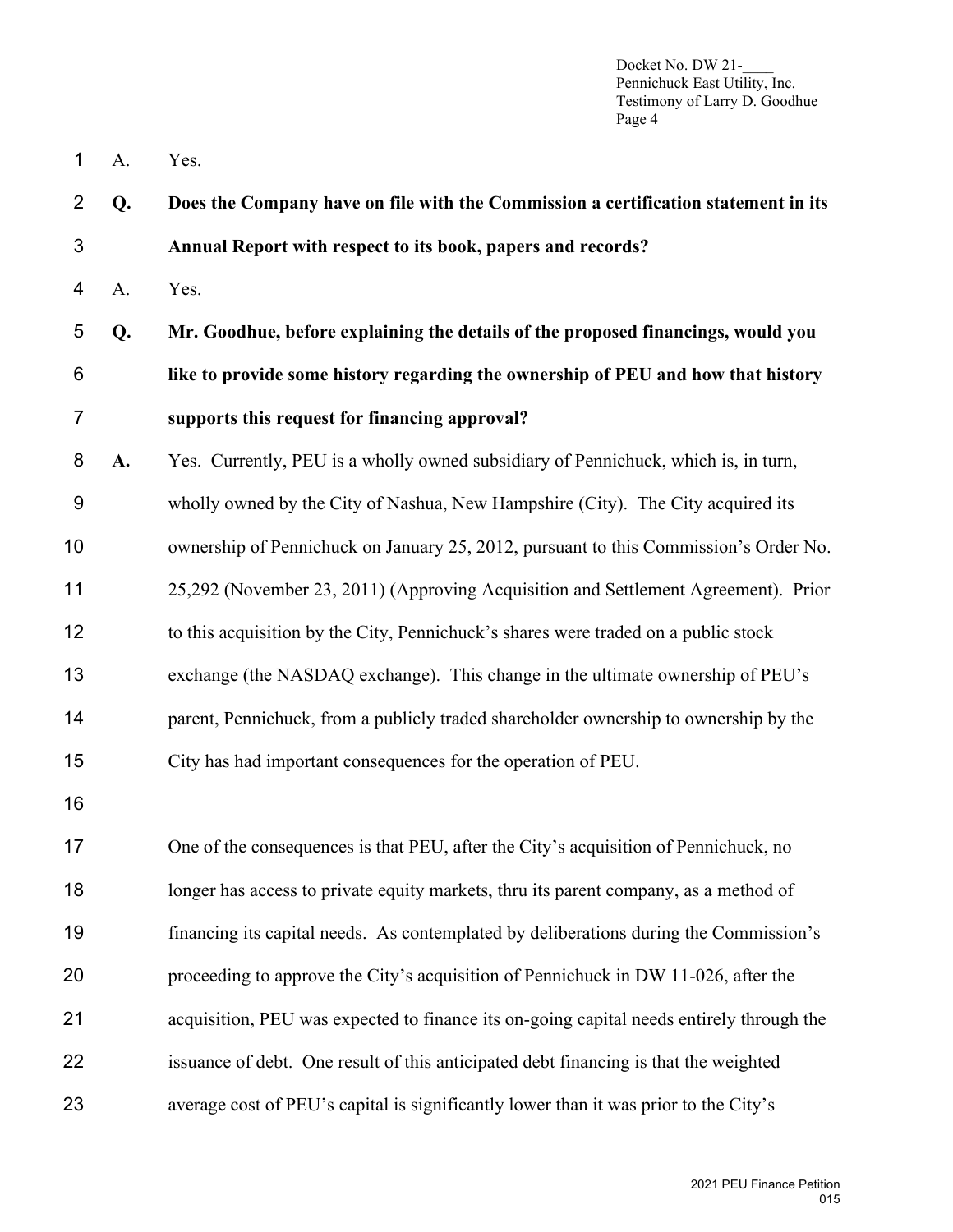| $\overline{2}$ |    | the docket for DW 17-128, the Company provided support for its existing capital               |
|----------------|----|-----------------------------------------------------------------------------------------------|
| 3              |    | structure, for which approval was granted for a modified rate setting methodology in          |
| 4              |    | Order No. 26,179. This financing petition is directly related to the Company's current        |
| 5              |    | debt needs, as well as a structure that is in full support of that modified rate methodology, |
| 6              |    | and as being requested for further modification in Docket No. DW 20-156.                      |
| $\overline{7}$ |    |                                                                                               |
| 8              | Q. | Please explain the purpose of the proposed CoBank term loan financing.                        |
| $9\,$          | A. | During 2021, as the process of deliberating the permanent rate case for the Company           |
| 10             |    | progresses in Docket No. DW 20-156, the Company considered alternatives that might be         |
| 11             |    | available to provide for the needed cash to refill its fully depleted MOERR RSF, along        |
| 12             |    | with the reallocation of over-collected funds in the CBFRR RSF and DSRR RSF                   |
| 13             |    | accounts. In fact, during that proceeding, it has been demonstrated that the MOERR RSF        |
| 14             |    | has not only been fully depleted, but actually overdrawn with those amounts being             |
| 15             |    | funded and supported by borrowings from the Pennichuck Corporation Working Capital            |
| 16             |    | Line of Credit, thru its senior commercial lender. The alternative offered in the filing of   |
| 17             |    | that case and docket, was the replenishment of the MOERR RSF funds with a deferred            |
| 18             |    | asset to be amortized into rates over a period of 10 years, including the implementation of   |
| 19             |    | the MOEF at a 6% factor level. However, during discovery with the parties to the case,        |
| 20             |    | the Company included discussions with the parties one of the other alternatives it had        |
| 21             |    | considered and was actually requested to be considered in lieu of that deferred asset         |
| 22             |    | methodology. The alternative was the ability to "one time" fund the RSF shortfall with        |
| 23             |    | external debt for a 25-year period of repayment. Therefore, this financing is the             |
|                |    |                                                                                               |

acquisition. This lower cost of capital has direct benefits for PEU's customers. Under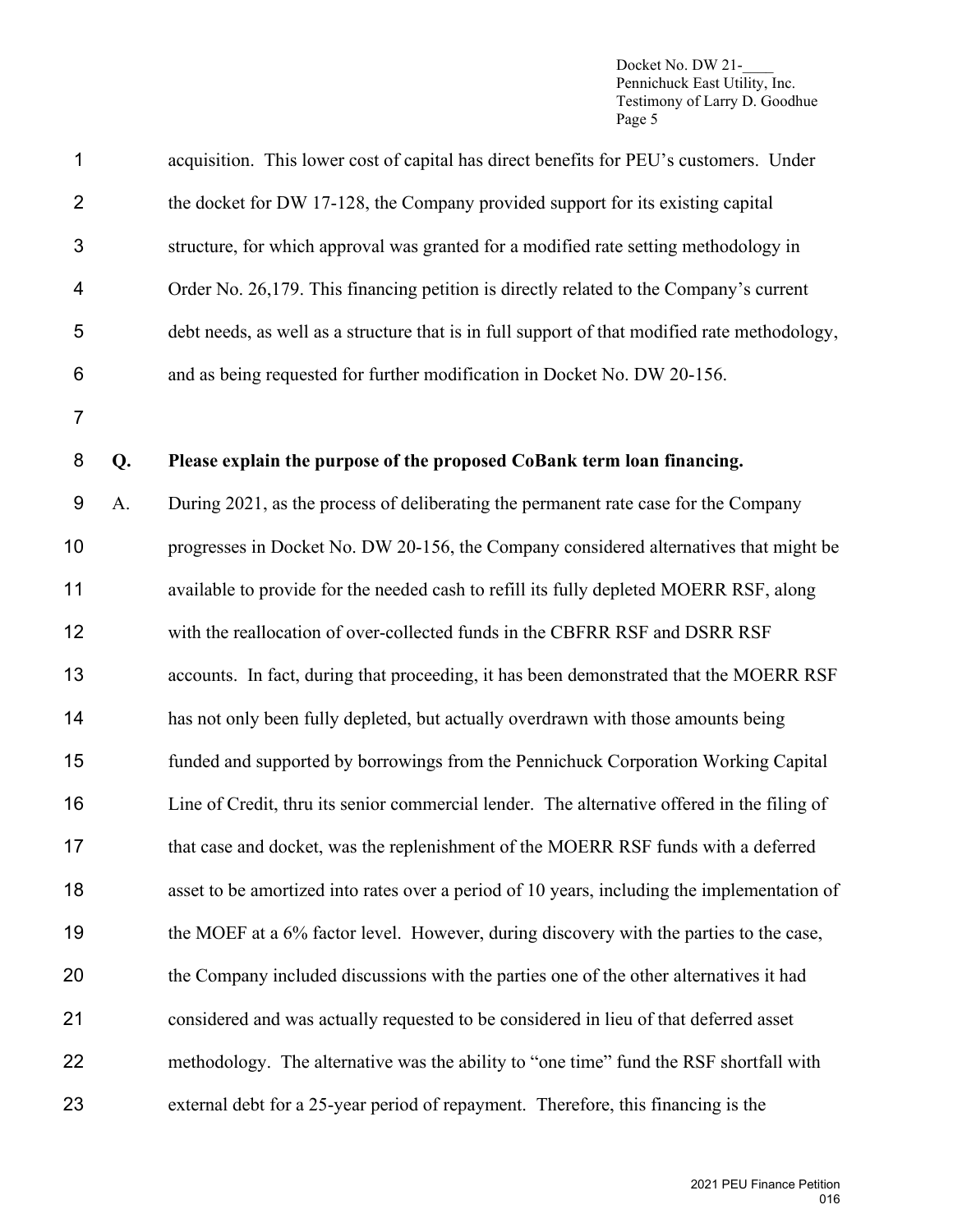| 17             | Q. | Please describe CoBank and its relationship with the Company.                                    |
|----------------|----|--------------------------------------------------------------------------------------------------|
| 16             |    | rates float with market rates until they are locked in.                                          |
| 15             |    | the loan would not be known for certain until the loan is funded and closed, as the interest     |
| 14             |    | the savings that would be accomplished is an estimate, is that the actual interest rate on       |
| 13             |    | recovery over that longer timeframe, but on a different economic basis. The reason that          |
| 12             |    | amortization versus a 10-year amortization, which spreads the overall value of that              |
| 11             |    | estimated 16.47% versus and estimated 19.84%), primarily due to the impact of a 25-year          |
| 10             |    | current savings in the new permanent rates being requested, of approximately 3.37% (an           |
| 9              |    | level. Pursuing this as an alternative to the deferred asset approach would result in            |
| 8              |    | refilling the RSF funds, and implementing the MOEF at its full requested and required            |
| $\overline{7}$ |    | choose in settlement to proceed ahead with the originally offered methodology for                |
| 6              |    | will occur in the rate case that integrates the results of this financing, if the parties do not |
| 5              |    | for 25 years. The Company is hopeful that a settlement agreement between the parties             |
| 4              |    | being sought in the Company's next permanent rate case proceeding), with a term loan             |
| 3              |    | for the implementation of the MOEF in this case at a 4% level (with the full 6% level            |
| $\overline{2}$ |    | over rate shock. Specifically, the Company will fund the shortfall funds needed to allow         |
| 1              |    | Company's attempt to meet the Company's financial needs and address party concerns               |

A. CoBank is a federally chartered bank under the Farm Credit Act of 1971, as amended.

- Unlike commercial banks and other financial institutions, it is restricted to making loans and leases and providing financial solutions to eligible borrowers in the agri-business and rural utility industries and certain related entities as defined under the Farm Credit Act of
- 1971. The characteristics of the Company's service territory are consistent with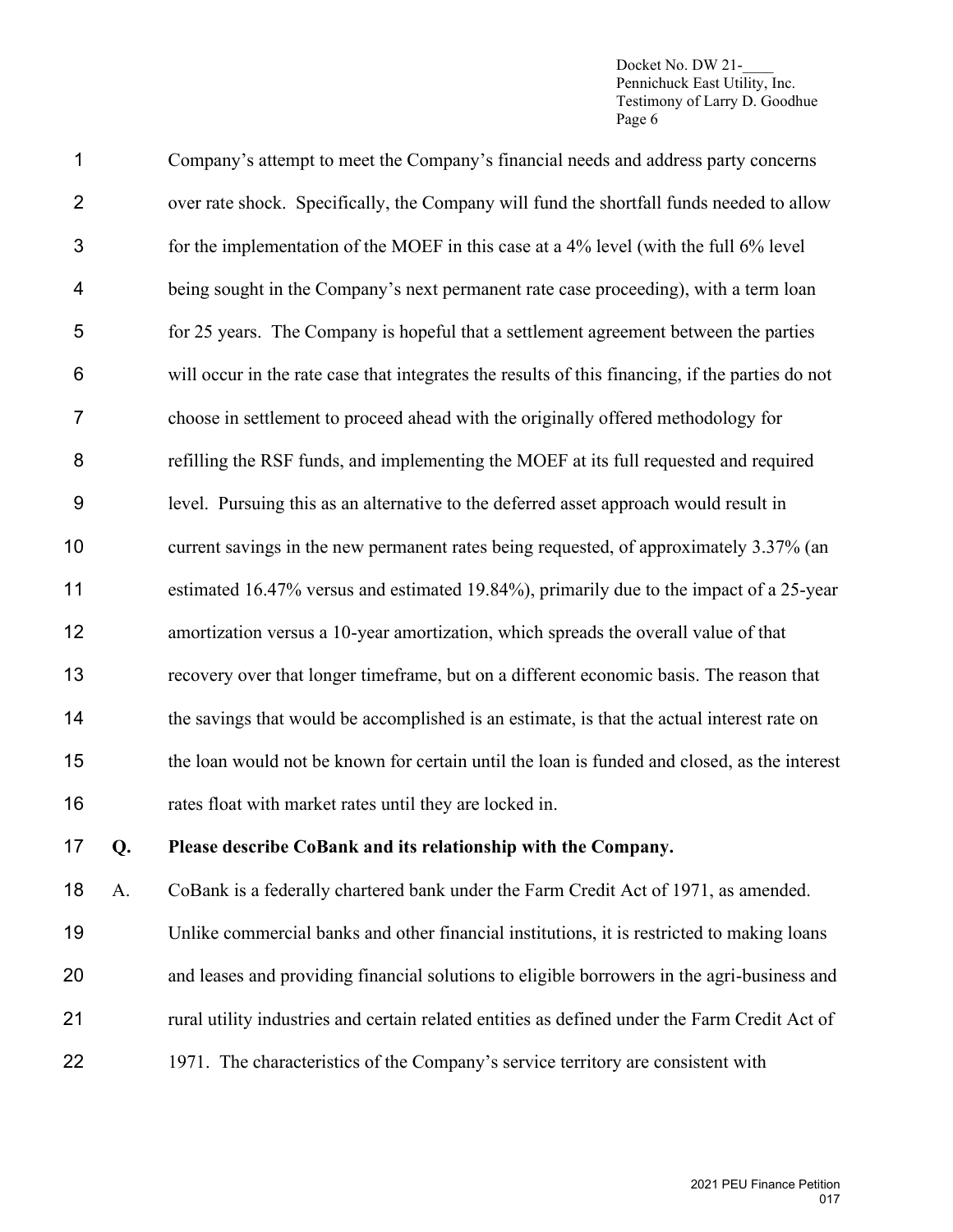| 1              | CoBank's charter and mission, and CoBank can therefore provide short, intermediate and      |
|----------------|---------------------------------------------------------------------------------------------|
| $\overline{2}$ | long-term loans to the Company in connection with its capital requirements.                 |
| $\mathfrak{S}$ | The Company entered into a Master Loan Agreement with CoBank effective February 9,          |
| 4              | 2010 (the "Master Loan Agreement"), which provides the framework for CoBank to              |
| 5              | make loans to the Company from time to time. The Master Loan Agreement was filed            |
| $\,6$          | with the Commission in Docket No. DW 09-134. In March 2010, the Company utilized            |
| $\overline{7}$ | CoBank to replace \$4.5 million of maturing debt and to establish a \$1.5 million revolving |
| 8              | line of credit pursuant to Order No. 25,041 in Docket No. DW 09-134. The \$1.5 million      |
| $9\,$          | revolving line of credit expired in March 2012. Additionally, in May 2013, the Company      |
| 10             | entered into two new loans with CoBank, in the amount of \$925,000 and \$1,723,150, for     |
| 11             | terms of 20 years and 10 years, respectively, pursuant to Order No. 25,480 in Docket No.    |
| 12             | DW 13-017. Also, the Company entered into a new loan with CoBank in March 2015, in          |
| 13             | the amount of \$625,000, for a term of 25 years, pursuant to Order No. 25,746 in Docket     |
| 14             | No. DW 14-282; another loan with CoBank for \$2.2 million for a term of 25 years,           |
| 15             | pursuant to Order No. 25,890 in Docket No. DW 16-234; another loan with CoBank for          |
| 16             | \$350,078 for 25 years, pursuant to Order No. 26,117 in Docket No. DW 17-157; another       |
| 17             | loan with CoBank for \$1,153,000 for 25 years, pursuant to Order No. 26,253 in Docket       |
| 18             | No. DW 19-069; and another loan with CoBank for \$800,122 for 25 years, pursuant to         |
| 19             | Order No. 26,418 in Docket No. DW 20-081. And lastly, the Company is awaiting the           |
| 20             | closing on its most current loan with CoBank, for \$1,135,409, as approved pursuant to      |
| 21             | Order 26,507 in Docket No. DW 21-102, at some time in late September after the Order        |
| 22             | NISI for that loan becoming fully effective on or after September 10, 2021.                 |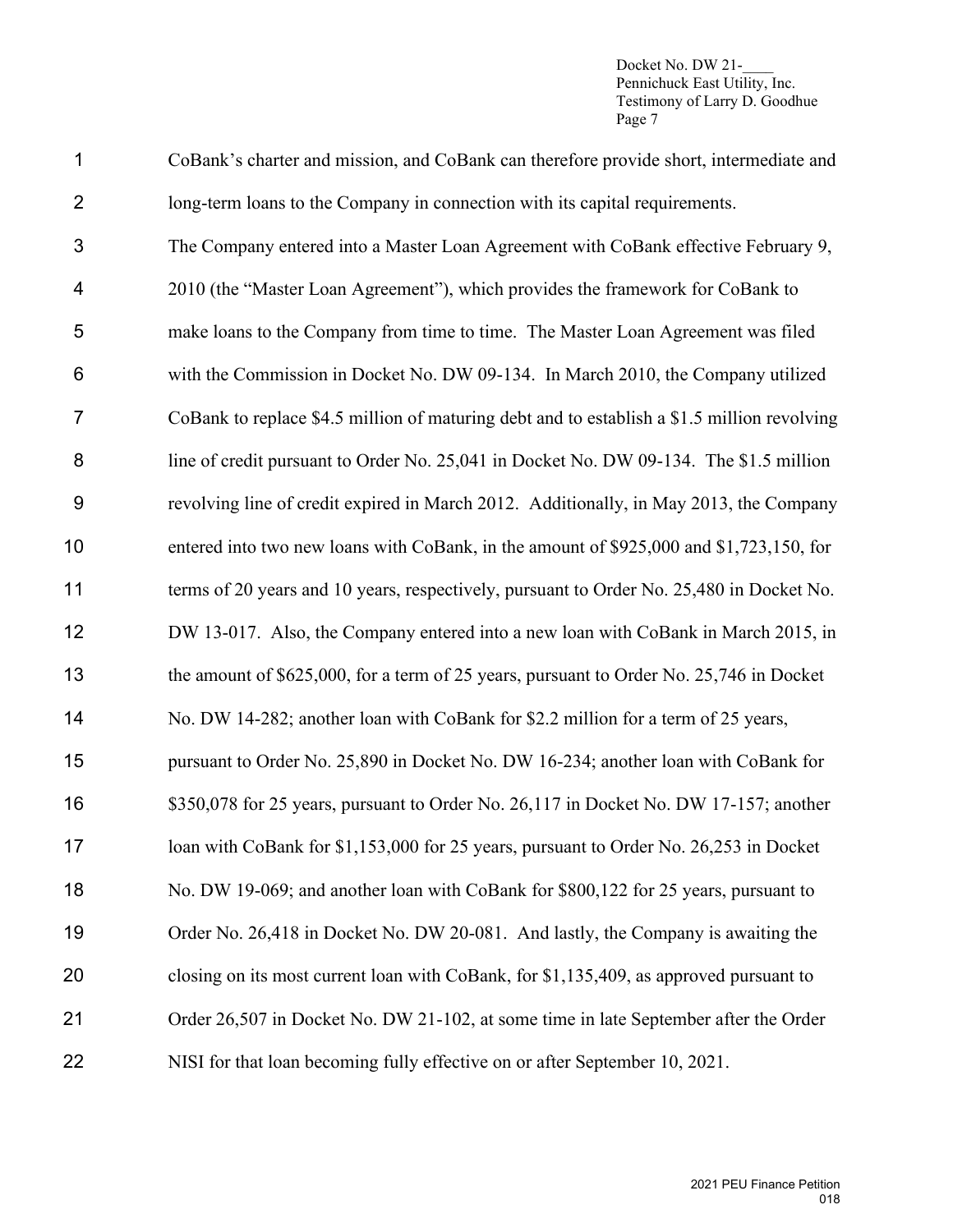| $\mathbf 1$    |    | CoBank is a Government Sponsored Enterprise ("GSE") owned by its customers, who             |
|----------------|----|---------------------------------------------------------------------------------------------|
| $\overline{2}$ |    | consist of agricultural cooperatives, rural energy, communications and water companies      |
| 3              |    | and other businesses that serve rural America. As a GSE, CoBank issues its debt             |
| 4              |    | securities with the implicit full faith and credit of the US Government and uses these low- |
| 5              |    | cost funds to make loans to businesses like the Company that meet its charter               |
| 6              |    | requirements. As a result of the implicit backing of the US Government, CoBank's            |
| 7              |    | borrowing costs are less than commercial banks and financial institutions and the lower     |
| 8              |    | costs are passed on to its borrowers. In addition to the lower rates, CoBank loans          |
| 9              |    | generally have fewer covenants or restrictions as compared to loans from commercial         |
| 10             |    | banks and other financial institutions.                                                     |
| 11             | Q. | What are the basic terms of the proposed CoBank term loan financing?                        |
| 12             | A. | While the final terms and interest rates are subject to change based on CoBank's due        |
| 13             |    | diligence (which is in progress) and market conditions, the Company expects to obtain a     |
| 14             |    | \$2,546,632 term loan with a 25-year amortization, with level monthly principal and         |
| 15             |    | interest payments with an interest rate to be determined based on market conditions         |
| 16             |    | (currently estimated at 4.5% per annum). The proceeds from this new CoBank loan will        |
| 17             |    | be used to refill the Company's MOERR RSF to its full imprest level and repay the           |
| 18             |    | excess funds that were borrowed from Penn Corp's W/C Line of Credit, as fully               |
| 19             |    | described and included in schedules in support of the Company's rate case proceeding, as    |
| 20             |    | it pertains to this parallel activity to that proceeding.<br>The new CoBank loan will be    |
| 21             |    | secured by (i) a security interest in the Company's equity interest in CoBank (consisting   |
| 22             |    | of the Company's \$212,825.39 equity investment in CoBank and the Company's right to        |
| 23             |    | receive patronage dividends) and (ii) the unconditional guarantee of the Company's          |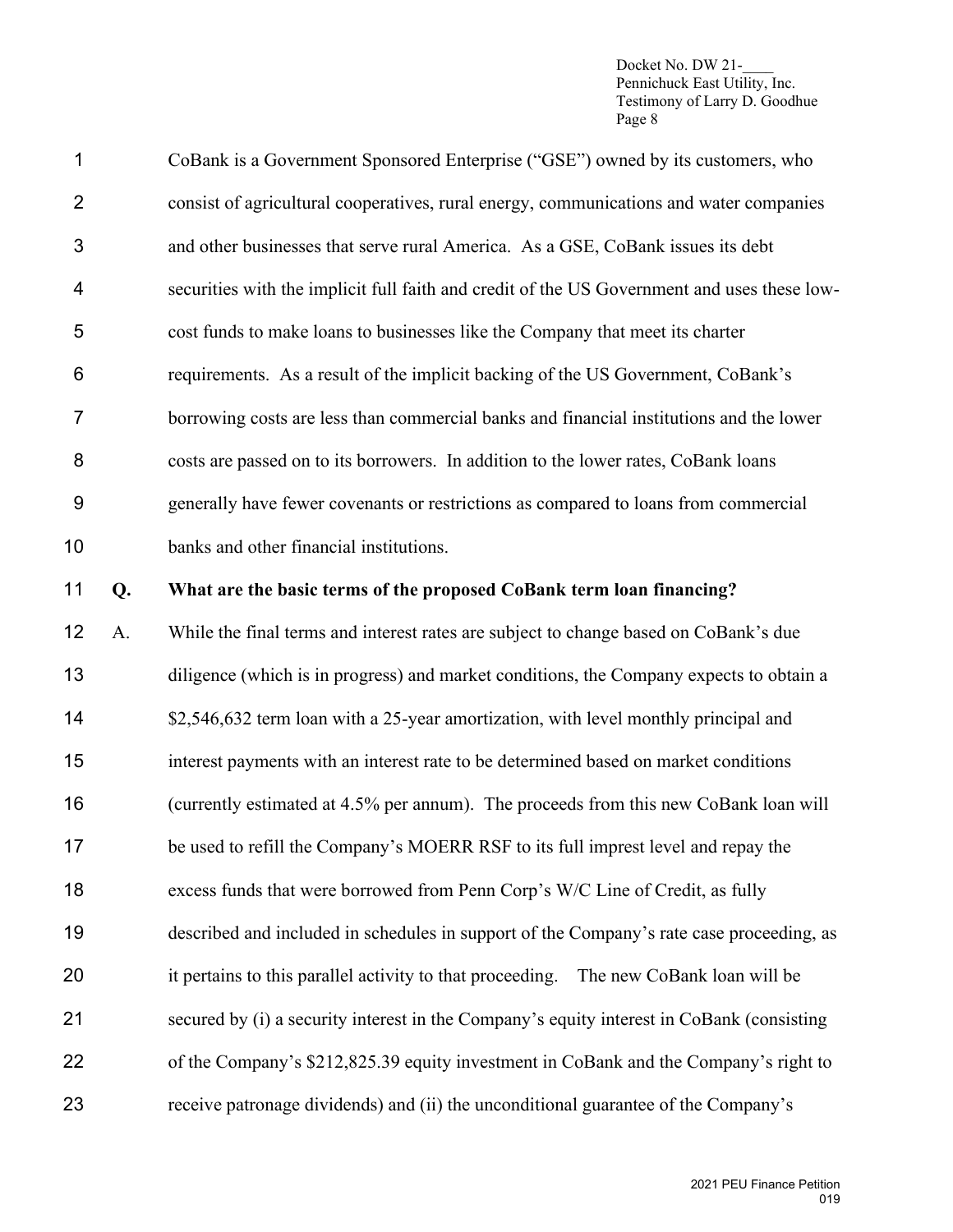| 1              |    | obligations to CoBank by Pennichuck pursuant to the Guarantee of Payment by                |
|----------------|----|--------------------------------------------------------------------------------------------|
| $\overline{2}$ |    | Pennichuck in favor of CoBank dated as of February 9, 2010 (the "Guaranty"), a copy of     |
| 3              |    | which was also filed with the Commission in Docket No. DW 09-134. The Company's            |
| 4              |    | equity investment in CoBank consists of an initial \$1,000 investment pursuant to the      |
| 5              |    | Master Loan Agreement cited earlier, as well as the accumulation of the equity portion of  |
| 6              |    | the annual patronage earned by the Company, associated with its existing debt              |
| $\overline{7}$ |    | obligations with CoBank. A copy of CoBank's Non-Binding Summary of Terms and               |
| 8              |    | Conditions is attached as LDG-4, and subject to confidential protection, for which a       |
| $9\,$          |    | motion is being provided.                                                                  |
| 10             | Q. | Are there any other important terms or benefits related to borrowing from                  |
| 11             |    | CoBank?                                                                                    |
| 12             | A. | Yes, as I mentioned earlier, CoBank is organized as a cooperative which means it is        |
| 13             |    | owned and controlled by its members who use its products or services (i.e. its borrowers). |
| 14             |    | A key cooperative principle is the return to customers of a portion of net margins based   |
| 15             |    | upon their use of the bank. This is accomplished through the distribution of "patronage    |
| 16             |    | refunds" which are a distribution to patronage customers of net margins remaining after    |
| 17             |    | payment of preferred stock dividends, deducting operating and interest expenses and        |
| 18             |    | amounts retained as core surplus. While not guaranteed, each year the Board of Directors   |
| 19             |    | of CoBank targets a distribution amount which is returned (in the subsequent year) to its  |
| 20             |    | borrower/members based on the annual average accruing loan volume. While these             |
| 21             |    | "patronage" payments are not guaranteed, the Company expects to reflect the patronage      |
|                |    |                                                                                            |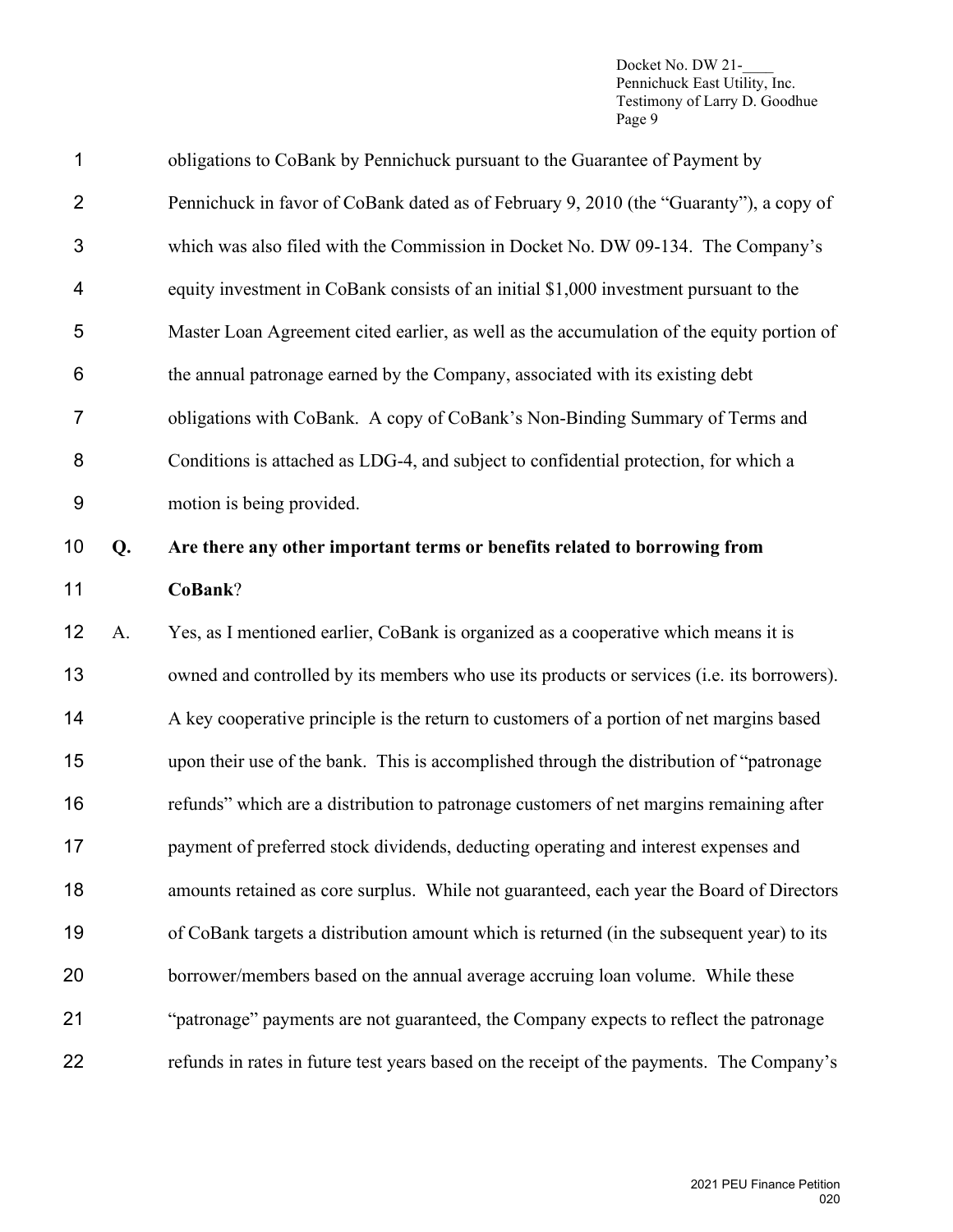| 1              | experience with patronage refunds associated all of the current amounts borrowed from             |
|----------------|---------------------------------------------------------------------------------------------------|
| $\overline{2}$ | CoBank, as highlighted earlier in this testimony, is as follows:                                  |
| 3              | 2010 earned patronage of \$37,355,                                                                |
| 4              | 2011 earned patronage of \$43,108,                                                                |
| 5              | 2012 earned patronage of \$41,482,                                                                |
| 6              | 2013 earned patronage of \$57,351,                                                                |
| 7              | 2014 earned patronage of \$63,638,                                                                |
| 8              | 2015 earned patronage of \$66,012,                                                                |
| 9              | 2016 earned patronage of \$71,432,                                                                |
| 10             | 2017 earned patronage of \$20,706,                                                                |
| 11             | 2018 earned patronage of \$26,359,                                                                |
| 12             | 2019 earned patronage of \$30,575, and                                                            |
| 13             | 2020 earned patronage of \$62,574                                                                 |
| 14             | In general, CoBank's annual patronage has been 1% of the one-year average daily loan              |
| 15             | balance, paid to the Company in March of the following year (i.e. patronage earned in             |
| 16             | calendar year 2020 was paid to the Company in early April 2021). The 1% is distributed            |
| 17             | as a mix of cash and equity stock in CoBank; for the years 2010 and 2011, the mix of              |
| 18             | cash and equity was 35% and 65%; whereas for the years 2012 thru 2017 the mix of cash             |
| 19             | and equity was $75\%$ and $25\%$ ; for the year 2018 the mix was $60\%$ and $40\%$ ; for the year |
| 20             | 2019 the mix was 65% and 35%; for the year 2020 the mix was 66.8% cash and 33.2%                  |
| 21             | equity. The Company accounts for the cash portion as a reduction in interest expense              |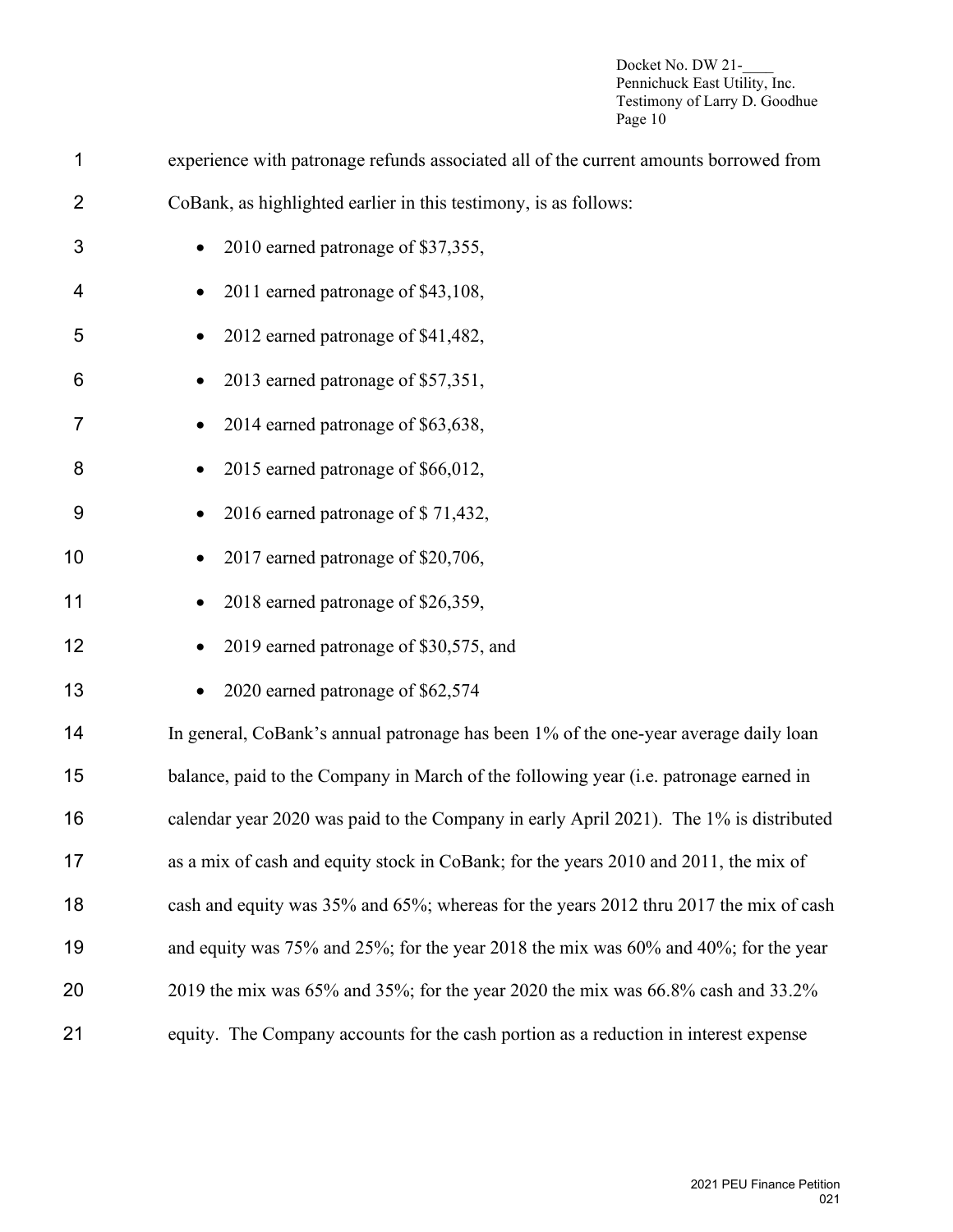when received in accordance with GAAP. The equity portion is accounted for as a deferred debit on the balance sheet.

# **Q. What other options has the Company considered other than the proposed CoBank financings?**

 A. The Company has explored options with several potential funding agencies over the past several years. The Company has determined that tax exempt debt bond financing through 8 the Business Finance Authority of New Hampshire ("BFA") lending is not available, as the overall borrowing levels for the Company do not meet the minimum bonding threshold amounts, even when aggregated over a three-year needs analysis. As evidenced in this petition, as well as petitions filed and approved in previous years, the Company has been able to access some funding from the State Revolving Fund (SRF) or the Drinking Water and Groundwater Trust Fund (DWGTF), for certain eligible and qualifying capital projects. However, even though a few significant projects in 2020 did 15 qualify for SRF funding, not all of the Company's capital projects for 2020 were eligible 16 for either SRF or DWGTF financing. As a result, the options to finance the remainder of the Company's capital projects was limited to taxable debt from banks or other financial institutions. For banks, the Company has determined over the past several years that there are a limited number of truly eligible lending candidates due to considerations including the financial structure of the Company with respect to normal debt-equity ratios, the overall capital borrowing needs, meeting normal financial covenants, or due to acceptable credit ratings. At the end of the process, CoBank has become the only viable option currently available to the Company to finance these current needs. This is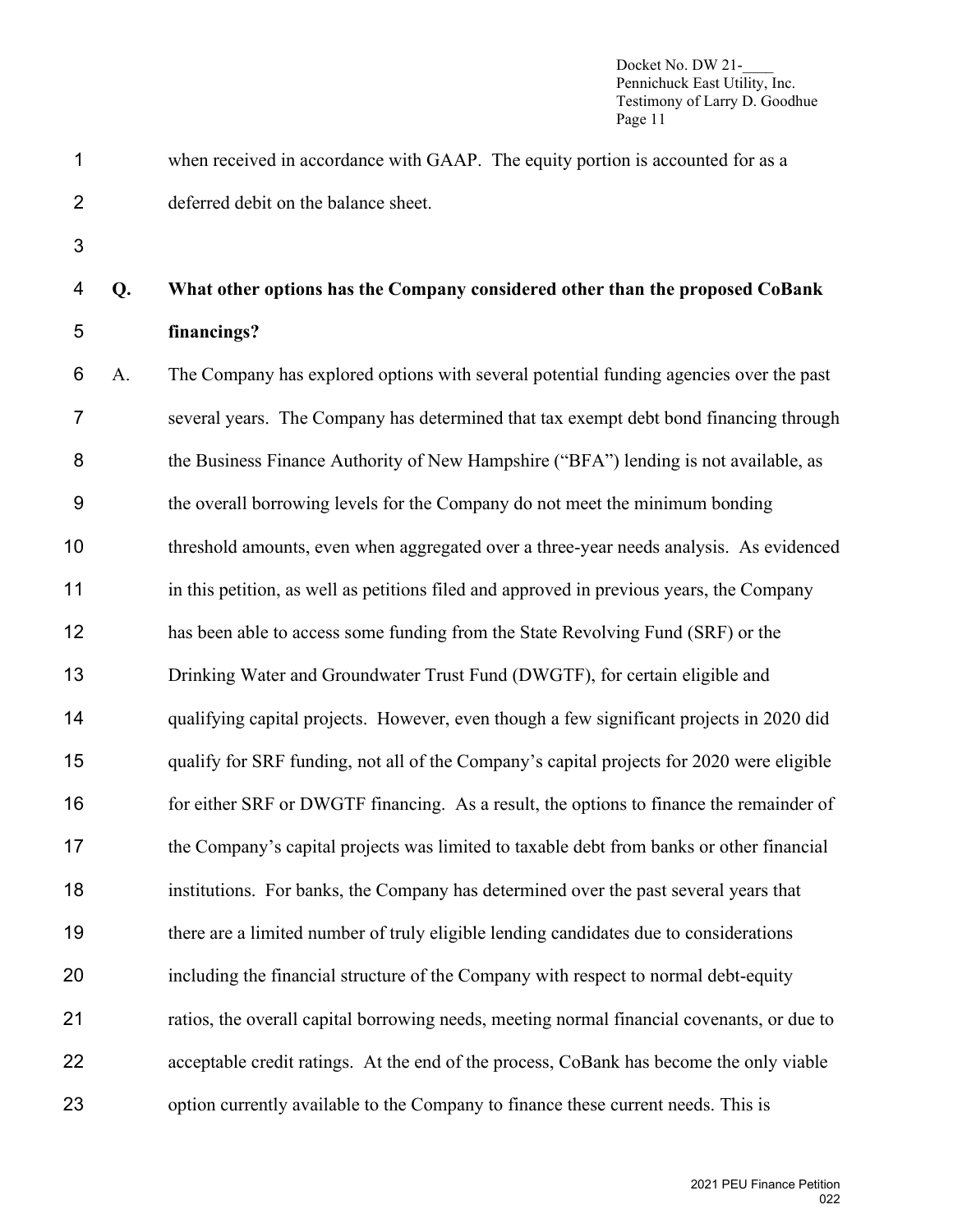| 1              |    | especially true when it comes to the type of loan being requested in this filing. A term     |
|----------------|----|----------------------------------------------------------------------------------------------|
| $\overline{2}$ |    | loan to refill RSF funds would not be something that would be welcomed by a lender that      |
| 3              |    | doesn't already have a portfolio of credits with an entity such as PEU, and as such,         |
| 4              |    | CoBank is the source for this type of funding, and has been evidenced by them preparing      |
| 5              |    | and providing a term sheet to the Company for this requested loan, as attached as LDG-4,     |
| 6              |    | and subject to confidential protection, for which a motion is being provided.                |
| $\overline{7}$ | Q. | What are the estimated issuance costs for these CoBank loans?                                |
| 8              | A. | The anticipated issuance costs total less than \$10,000 and relates primarily to legal costs |
| $9\,$          |    | which will be incurred to (i) review and revise the necessary loan documentation             |
| 10             |    | prepared by CoBank, and (ii) obtain Commission approval of the loans. The issuance           |
| 11             |    | costs will and amortized over the life of the CoBank loans. The annual amortization          |
| 12             |    | expense of \$500, associated with the issuance costs, has not been reflected in Schedules    |
| 13             |    | LDG-1 through 3, due to its immateriality with respect to the overall analysis and impact    |
| 14             |    | of this proposed financing.                                                                  |
| 15             |    |                                                                                              |
| 16             | Q. | Please explain Schedule LDG-1, entitled "Balance Sheet for the Twelve Months                 |
| 17             |    | Ended December 31, 2020".                                                                    |
| 18             | A. | Schedule LDG-1, pages 1 and 2, presents the actual financial position of the Company as      |
| 19             |    | of December 31, 2020 and the pro forma financial position reflecting certain adjustments     |
| 20             |    | pertaining to the proposed CoBank \$2,246,632 term loan financing.                           |
| 21             | Q. | Please explain the pro forma adjustments on Schedule LDG-1.                                  |
| 22             | A. | Schedule LDG-1, page 1, reflects the pro forma adjustments to record overall impact on       |
| 23             |    | the RSF funds section of the financial statements as it relates to the refinancing and       |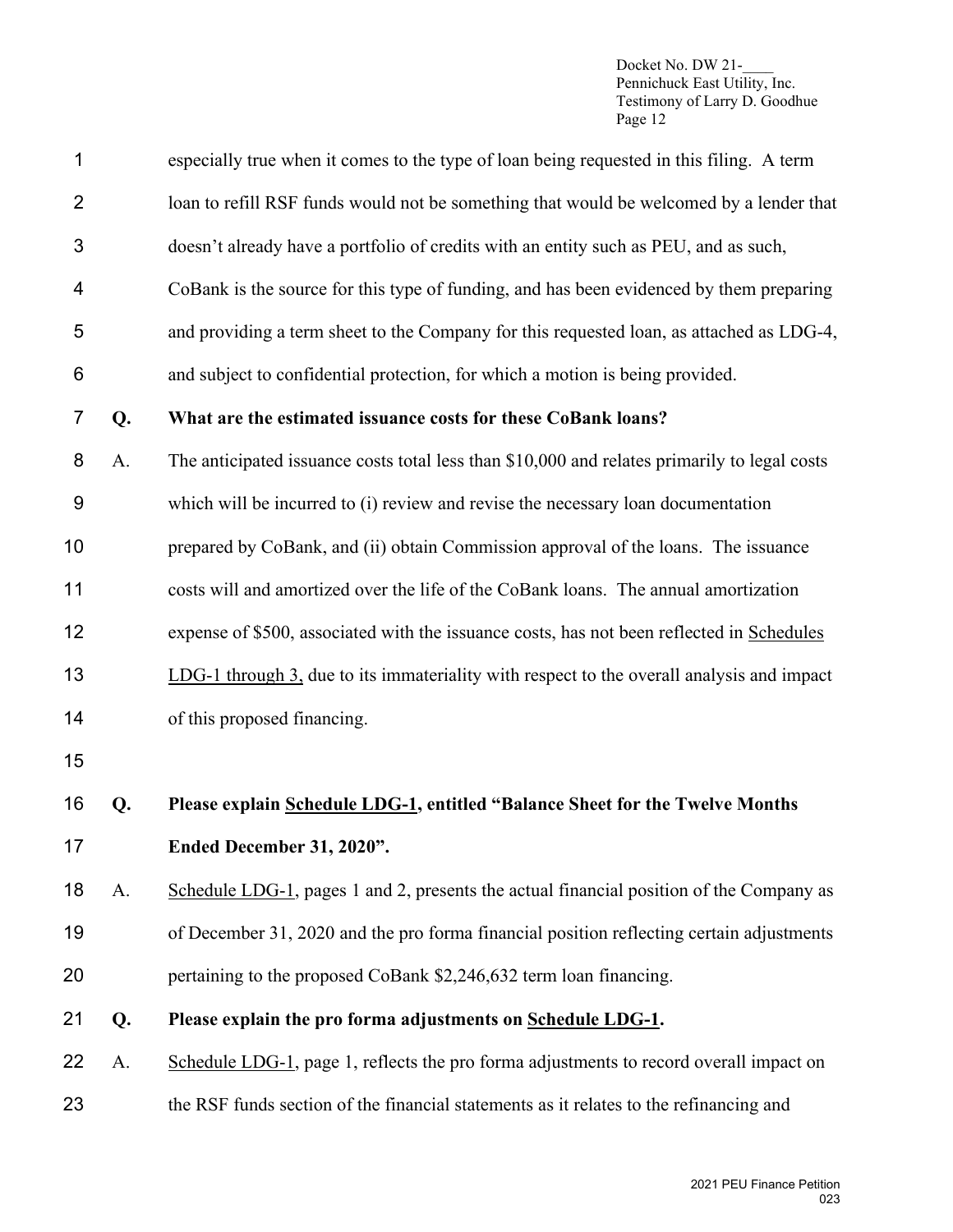| 1              |    | financing of the debt instruments included in this transaction. Schedule LDG-1, page 2:       |
|----------------|----|-----------------------------------------------------------------------------------------------|
| $\overline{2}$ |    | This schedule reflects the impact on the Long-term Debt section of the balance sheet, and     |
| 3              |    | also reflects the net income impact on retained earnings related to costs associated with     |
| 4              |    | the financings, as reflected on Schedule LDG-2. Schedule LDG-1, page 2, also records          |
| 5              |    | the repayment of intercompany funds to the extent they were used to support the MOERR         |
| 6              |    | RSF leading up to the current permanent rate case, and this financing request, based upon     |
| $\overline{7}$ |    | actual bank account balances as of 12/31/2020.                                                |
| 8              | Q. | Mr. Goodhue, please explain Schedule LDG-2 entitled "Operating Income                         |
| $9\,$          |    | Statement for the Twelve Months Ended December 31, 2020".                                     |
| 10             | A. | As indicated previously, the issuance costs associated with the financing are not expected    |
| 11             |    | to be significant and are not reflected in Schedule LDG-2, page 1. Schedule LDG-2,            |
| 12             |    | page 1, presents the pro forma impact of this financing on the Company's income               |
| 13             |    | statement for the twelve-month period ended December 31, 2020.                                |
| 14             | Q. | Please explain the pro forma adjustments on Schedule LDG-2.                                   |
| 15             | A. | Schedule LDG-2, page 1, contains two adjustments. The first adjustment records the            |
| 16             |    | estimated increase in interest expense related to additional debt raised at interest rates of |
| 17             |    | 4.5% per annum. The second adjustment records the income tax effect of the additional         |
| 18             |    | pro forma interest expense using an effective combined federal and state income tax rate      |
| 19             |    | of 27.08%.                                                                                    |
| 20             | Q. | Please explain Schedule LDG-3 entitled "Projected Rate Impact on Single Family                |
| 21             |    | <b>Residential Home"</b>                                                                      |
| 22             | A. | Schedule LDG-3 illustrates the Company's pro forma impact from this financing on the          |
| 23             |    | average single-family residential home's water bill, as it pertains to the rates that were    |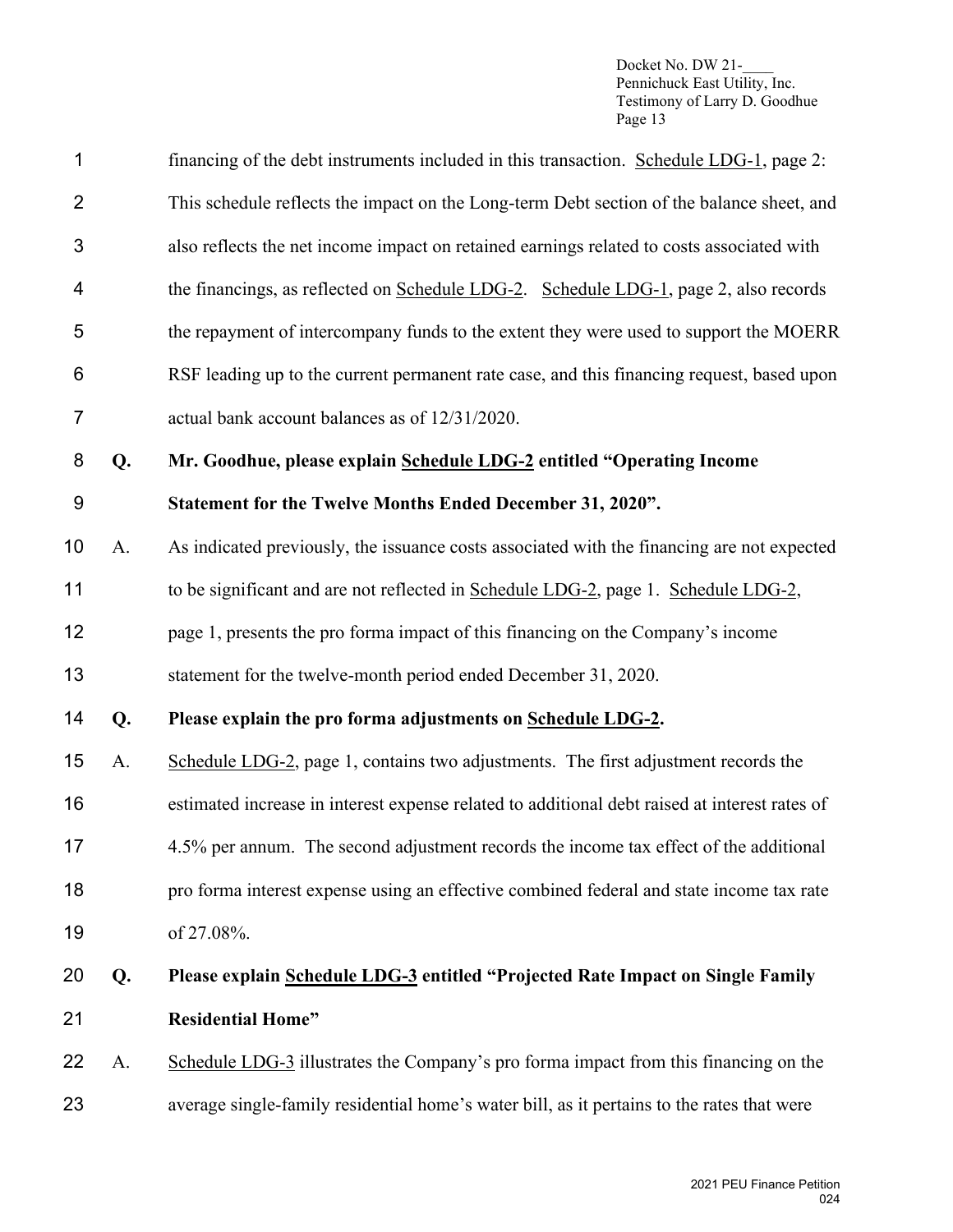- approved under Docket No. DW 17-128, as well as the impact as known from the DW 20-156 docket, per the 1604.06 schedules pro-formed and supplemented into that case as of 8/10/2021.
- **Q. Mr. Goodhue, are there any covenants or restrictions contained in the Company's other bond and debt agreements which would be impacted by the issuance of debt under this proposed financing**?
- A. Yes. Section 6(c) of the Loan Agreement between Pennichuck and TD Bank, NA (the "Bank") prohibits Pennichuck or its subsidiaries from incurring additional indebtedness without the express prior written consent of the Bank, except for certain allowed 10 exceptions. One of the listed exceptions, in Section  $6(c)(v)$  the Company may incur new indebtedness up to \$1.5 million per annum, on an unsecured basis, with CoBank, ACB or equivalent lender, provided that TD Bank, N.A. is provided at least 30 days prior to written notice related to said indebtedness. Amounts borrowed from CoBank above that 14 limit require approval from TD Bank, N.A. The Company is providing its written request to TD Bank subsequent to submitting this filing. The Company will supplement its Petition with documentation showing that request and TD Bank's approval when available.
- **Q. What is the status of corporate approvals for CoBank Financings?**

 A. The CoBank financings have been approved by the Company's and Pennichuck's Boards of Directors as documented in LDG-5 and LDG-6, and have been submitted, concurrently and in parallel, for approval by Pennichuck's sole shareholder, the City of Nashua. The Company will supplement its Petition with documentation showing the City's approval when available.